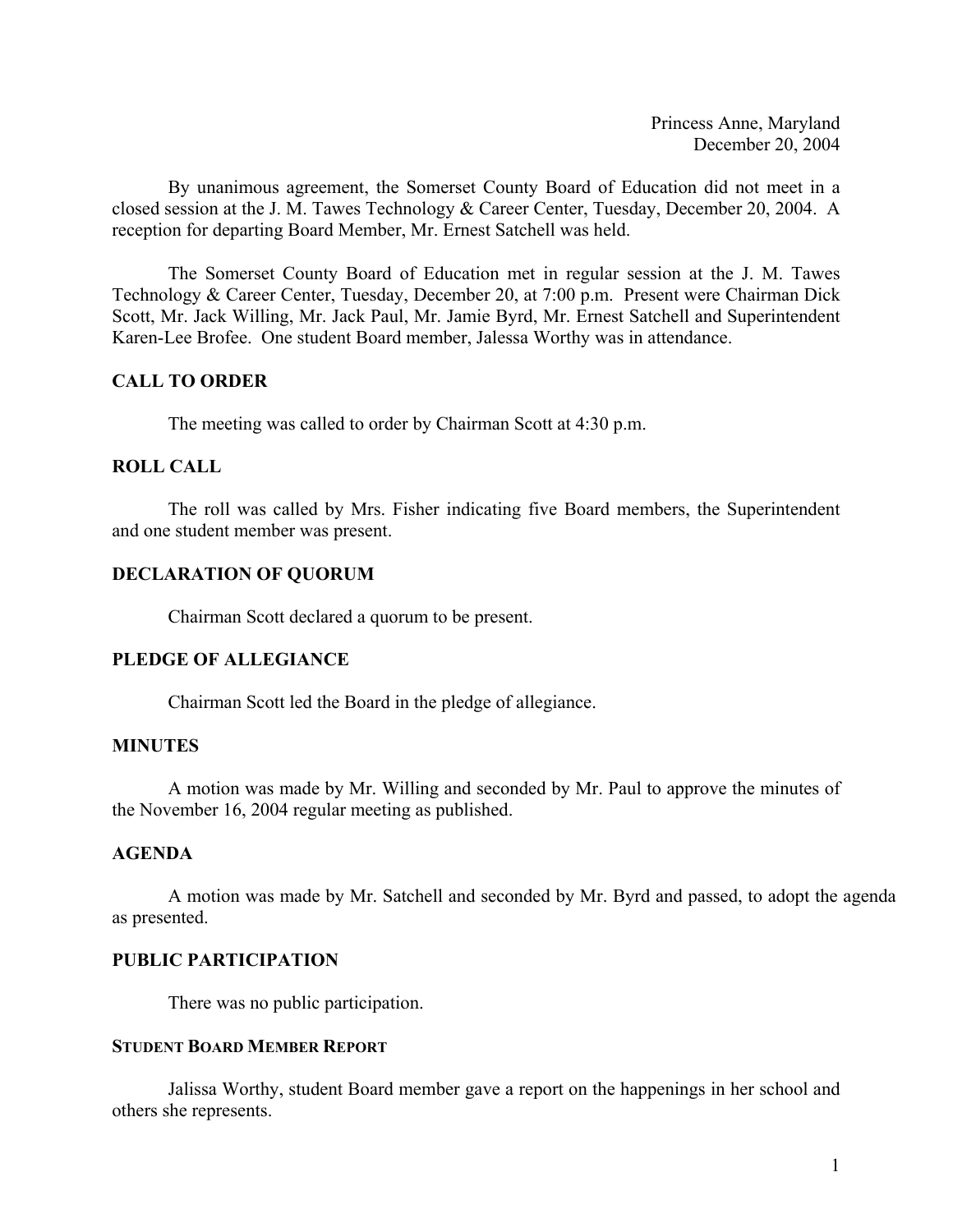Board Meeting – December 20, 2004

# **SCHOOL REPORT: PRINCESS ANNE ELEMENTARY**

Mrs. Debora Dean, Principal of Princess Anne Elementary School gave an account of the Respectful and Responsible program at her school.

## **RECOGNITION OF MARYLAND SCHOOL PERFORMANCE AWARDS, 2004**

 Mr. Clarence Johnson presented Mr. Ed Dean, Principal of Crisfield Academy with a state certificate acclaiming the positive gains of WMS grade 8 students on the Maryland School Assessment testing.

 Mr. Clarence Johnson also presented Mr. Mike Forbush, principal of Deal Island Elementary School with a state certificate acclaiming the positive gains of their students on the Maryland School Assessment testing. As a Title I school, Deal Island will also receive a financial award of \$7,233.68.

## **OLD BUSINESS**

# **POLICY 200-14 – BIDDING & PURCHASING**

Upon the recommendation of Mrs. Vicki Miller, it was moved by Mr. Paul, seconded by Mr. Satchell and passed to approve Policy 200-14 Bidding & Purchasing as presented.

### **POLICY 100-17 – NOTIFICATION OF BOARD MEETINGS**

 Upon the recommendation of the Superintendent, it was moved by Mr. Byrd, seconded by Mr. Willing to approve Policy 100-17, Notification of Board Meetings as presented.

#### **FOOD & NUTRITION (INCREASE IN PRICES)**

 Upon the recommendation of the Superintendent, it was moved by Mr. Satchell, seconded by Mr. Paul to approve an increase in lunch prices effective by the close of January, 2005. The change will increase costs from \$1.25 to \$1.50 for elementary students and \$1.50 to \$1.75 for secondary students due to cafeteria operations in deficit.

#### **NEW BUSINESS**

#### **PERSONNEL**

 Mr. Lawson reported on changes in personnel. Upon recommendation of the Superintendent, it was moved by Mr. Paul, seconded by Mr. Willing, and passed to approve the following personnel actions: resignations: Ronald Paige, Vonette Wright, Winfred Wills, III. New Hires: John Holland, Jennifer Smith, Jessica Massey, Charles Collier. Transfers: Ralph Taylor, George Handy.

#### **Early Retirement - \$1,000. Bonus in June**

 Upon the recommendation of the Superintendent and the Human Resources Supervisor, it was moved by Mr. Willing and seconded by Mr. Paul to offer an early retirement bonus of \$1,000. to those who inform the county in writing by January 31, 2005 of their request to retire effective at the close of the 04-05 school year. Payment will be made June 30, 2005.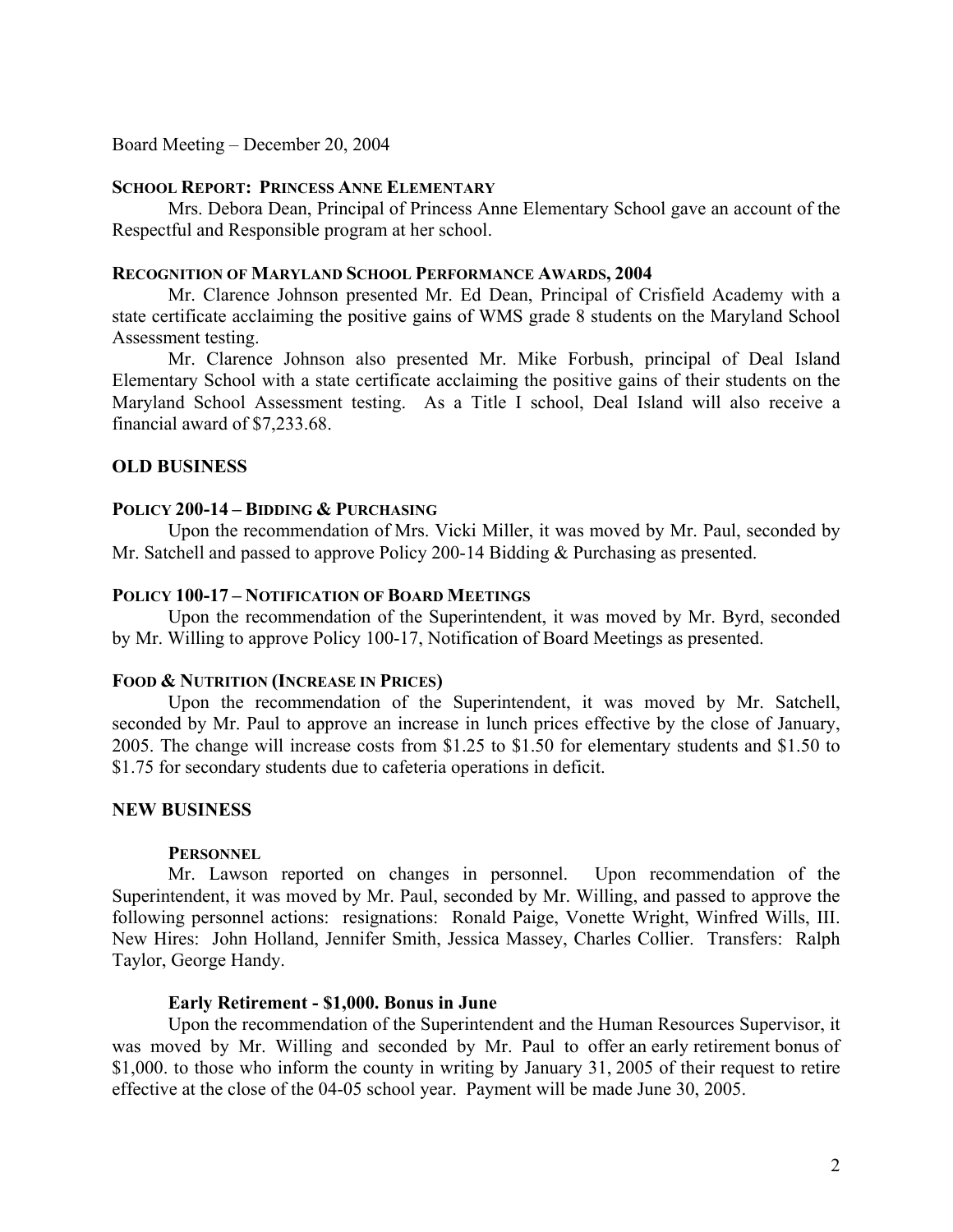Board Meeting – December 20, 2004

## **FACILITIES**

## **Asbestos Abatement – Woodson Middle School**

 Mr. Daugherty reported on the asbestos abatement for Woodson Middle School. Upon the recommendation of the Superintendent it was moved by Mr. Paul, seconded by Mr. Satchell, and passed to approve Marcor, Inc. for the removal of asbestos from Woodson. Mr. Willing abstained due to affiliation with president of Marcor.

### **Design Specifications – 6-7 Intermediate School**

 Mr. Daugherty reported on the Design Specifications for the 6-7 Intermediate School. The Superintendent recommended the submission to the state of the design specifications for the 6-7 Intermediate School. It was moved by Mr. Paul, seconded by Mr. Willing and passed to accept the design specifications for the 6-7 Intermediate School.

### **Construction Design – Woodson Elementary**

 Mr. Daugherty reported on the construction design for Woodson Elementary. The Superintendent recommended the submission to the state of the construction design for Woodson Elementary. It was moved by Mr. Willing, seconded by Mr. Byrd and passed to submit the construction design of Woodson Elementary to the state.

### **Shore Up Use of Crisfield High School Property**

 Mr. Daugherty reported on the use of Crisfield High School property by Shore Up. The Superintendent recommended approval. Mr. Jeffers is writing a contract between Somerset County School System and Shore Up for the use of the former Coast Guard property as the temporary site for Crisfield Head Start.

## **FINANCE**

#### **Policy 300-1 – Fiscal Management Goals**

 This policy explicitly supports site based fiscal control and responsibility. This policy was taken for study by the Board.

#### **Budget Calendar**

 The annual budget calendar including internal meetings, interface with the Board meetings, with the Commissioners was distributed to the Board. It was noted that the budget process requires master plan referencing at the building level as well as central office.

### **Senate Bill 894**

 As required by SB 894, Ms. Miler completed the first Reporting Requirement detailing revenue and expenditures to 11/30/2004. It was moved by Mr. Willing, seconded by Mr. Satchell to approve and submit the report.

#### **Category Transfer**

 The Superintendent recommended the approval of the transfer of funds from Special Education to Personnel due to the filling of the position of Alternative to Suspension for JMT with a teacher certified in Special Education.